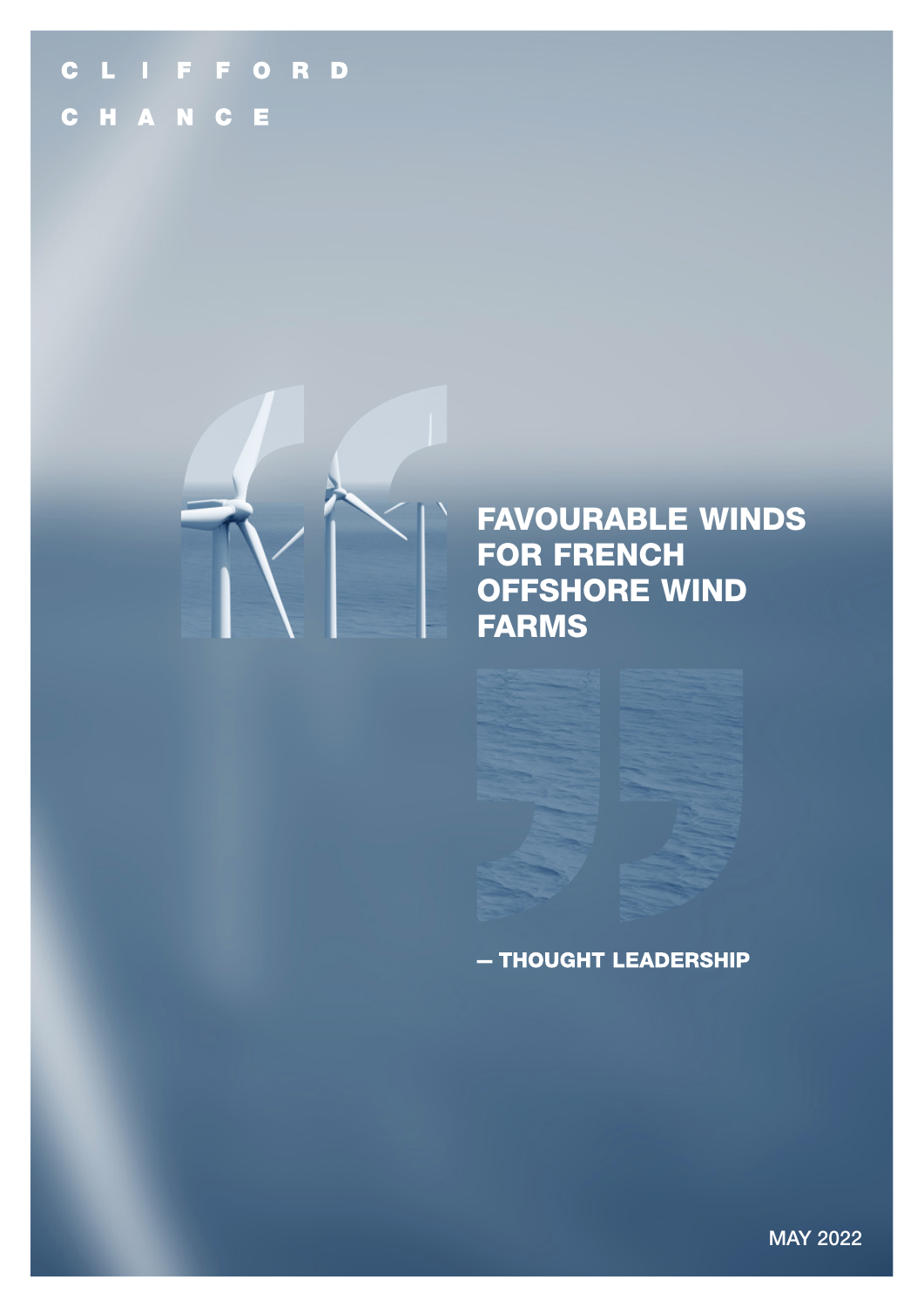



Deployment has taken a long time, but this has been due, in part, to the fact that France had to invent and build the French offshore wind model from scratch



## FAVOURABLE WINDS FOR FRENCH OFFSHORE WIND FARMS

While Northern Europe and the UK started investing in offshore wind more than 20 years ago, France was slow off the mark. Now, that is about to change, as the development of the first French projects gets under way.

### *This article was originally published in Project Finance International Magazine.*

In the past, France has struggled to anticipate fully the specific characteristics of offshore wind projects and the differences between such projects and other major public tenders. As of spring 2022, only one demonstration offshore wind turbine, accounting for 2MW, is operational in France, compared with, for example, 2,542 wind turbines in the UK, accounting for 12.7GW; 1,501 wind turbines in Germany, accounting for 7.7GW; 599 wind turbines in the Netherlands, accounting for 3GW; 631 wind turbines in Denmark, accounding for 2.3GW; and 399 wind turbines in Belgium, accounting for 2.3GW – a performance all the more remarkable, since the Belgian coast is only about approximately 65km long.

Development of the first French projects is now well under way. Deployment has taken a long time, but this has been due, in part, to the fact that France had to invent and build the French offshore wind model from scratch. France had to develop balanced and fundable regulated contract models, in an environment in which France can perhaps be singled out for the specific nature of its legal framework and the number of public parties involved.

In addition to an agreement with the State authorising occupation of the public maritime domain, each wind farm project is based on a power purchase agreement with EDF acting as a compulsory buyer – now a contract for additional remuneration, a so-called "feed-in premium contract" in more recent calls for tenders – and various contracts concluded with RTE, the operator with the legal monopoly for the electricity transmission network in France, for the connection of the wind farm to, and the injection of electricity into, the network.

However, this model has now proved effective. The first three French projects, each providing approximately 500MW of power for a cost between €2 and €2.5 billion, were thus financed through limited recourse financing in 2019 (Saint-Nazaire), 2020 (Fécamp) and 2021 (Courseulles-sur-Mer), respectively. Saint-Nazaire is expected to be the first industrial-scale French project to enter into operation by the end of the year. Fécamp is due to be commissioned in 2023, as is Saint-Brieuc, a project also providing approximately 500MW of power. Courseulles-sur-Mer should finally enter production in 2024, followed by the Noirmoutier and Tréport wind farms a few years later.

Secondly, and even more significantly, after a relatively timid start when it was difficult to understand whether France was driven by a real conviction around offshore wind power or by the sole need to comply with renewable energy production quotas imposed by the European Union, a significant change has taken place at the political and strategic level.

To highlight this change, it is enough to consider the number of discussions that have recently been held by a number of public players concerning the energy mix (see box). France has finally convinced itself that renewable energy has a place in the national energy mix, without the need to pit nuclear energy and renewables against each other. Moreover, on the contrary, nuclear is an easily controllable basic energy that renewables can effectively supplement as part of an energy mix promoting the decarbonisation of electricity production.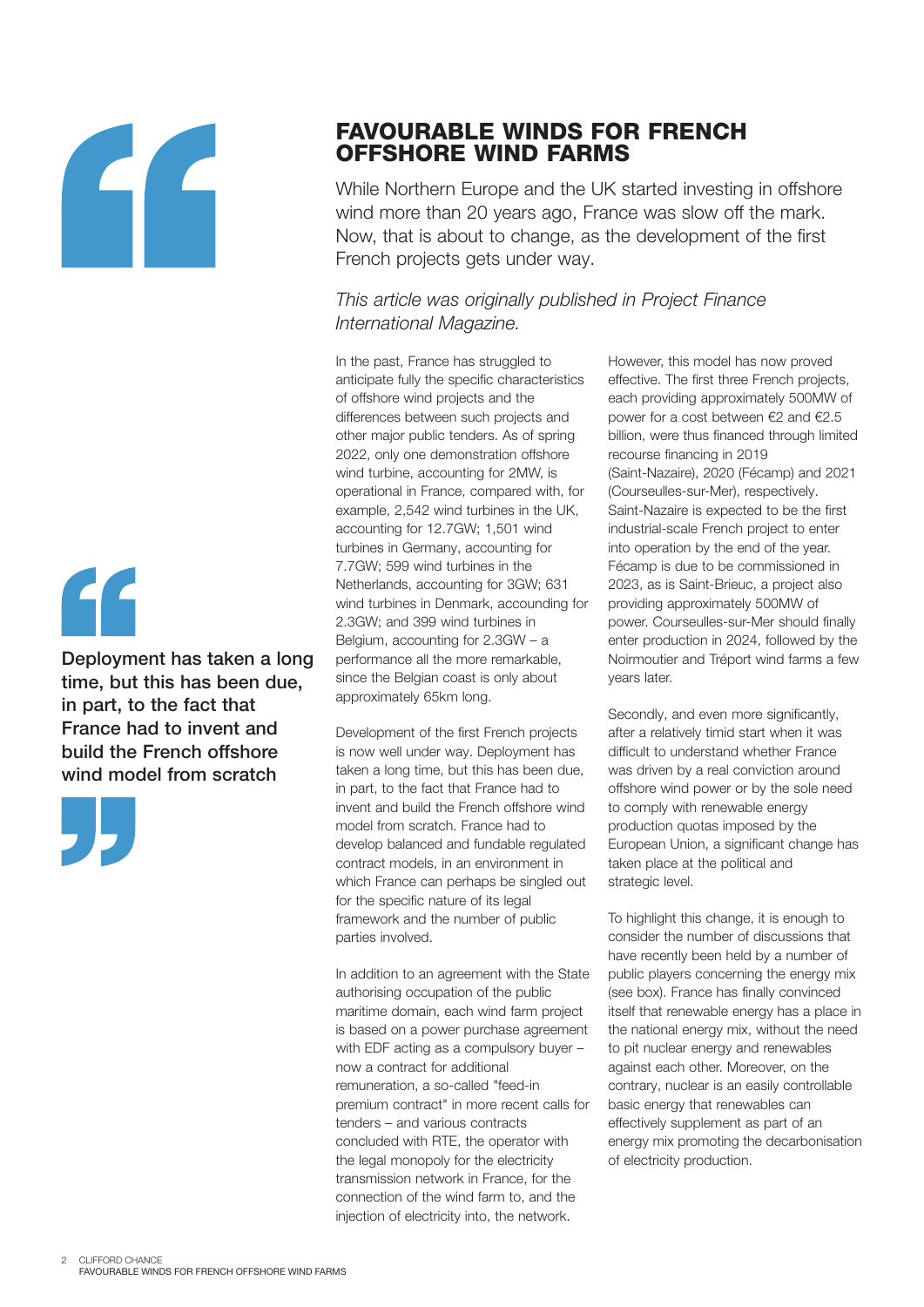#### Recent public discussion papers

**RTE:** "*Futurs énergétiques 2050 – principaux résultats*", October 2021

**French National Assembly:** "*Rapport d'information sur les freins à la transition énergétique*", June 2019

**French Energy Regulatory**  Commission: "*Study on strategic perspectives of energy*", May 2018

**ADEME:** "*A 100% renewable electricity mix? Analyses and optimisations*", January 2016

**French Economic, Social and Environmental Council:** "*La transition énergétique: 2020-2050: un avenir à bâtir, une voie à tracer*", January 2013

In fact, such decarbonisation of electricity production was already the purpose of the new multi-year energy programme, made public in April 2020, which provides for an acceleration of the launch of offshore wind projects. Indeed, in 2021/2022 alone, France is set to launch no fewer than five new calls for tender – calls for tender 4 to 8 – resulting in more projects being initiated in two years than in the last ten years.

Launches are also expected to continue at a sustained pace. Whereas the multiyear energy programme suggested that 1,000MW of new projects would be put to tender annually from 2024, last February the State announced that it wanted to build no fewer than 50 offshore wind farms, bringing the national installed capacity to 40GW by 2050, which is expected to cover 20% of France's electricity consumption by then.

The new geopolitical situation following the war in Ukraine and Europe's aim to phase out Russian gas is unlikely to reverse this trend. On the contrary, the European Commission's recent REPowerEU initiative is based on an acceleration and amplification of the development of renewable energy, including offshore wind power in particular. France's position is likely not to change, given the tension that now reigns over power production. And apart from

the now clear political will, France can base its high ambitions on a number of significant advantages. There are a number of factors lending credibility to this scenario.

France has undoubted geographical advantages, its coasts being among the most extensive and exposed in Europe.

The first projects have provided the country with infrastructures and production tools developed not only by a bench of big companies active in the sector in France, but also by smaller French companies with the creation of "wind offshore" clusters in some regions. Following such initial projects, large France-based suppliers and contractors have also entered the market, so there is now a comprehensive ecosystem of competent operators in all segments of the value chain, such operators having demonstrated their ability to be competitive in this sector and several of which have pursued successful international development.

Unlike fixed wind turbines, which got off to a slow start, France is leading the way in terms of floating wind turbines, which are seen as an important growth driver for the sector. Four pilot projects launched by the State under the supervision of ADEME are thus well placed to be among the first farms in operation in Europe. To date, only the Portuguese Windfloat Atlantic project (25MW, 2020) and the British Kincardine project (50MW, October 2021) have been commissioned. The Norwegian Hywind Tampen project (88MW) should be operational by the end of 2022.

Floating wind turbines also play an important role in the new industrial-scale projects recently put to tender. Following the launch of a first tender for a 250MW wind farm in the south of Brittany in 2021, the government announced, on 14 March 2022, the development of two floating wind farms in the Mediterranean with a capacity of 250MW each, that may be later supplemented by two extensions of 500MW each under separate calls for tender.



Particular attention must also be paid to the way in which the deployment of future projects will be organised by the State within the exclusive economic area.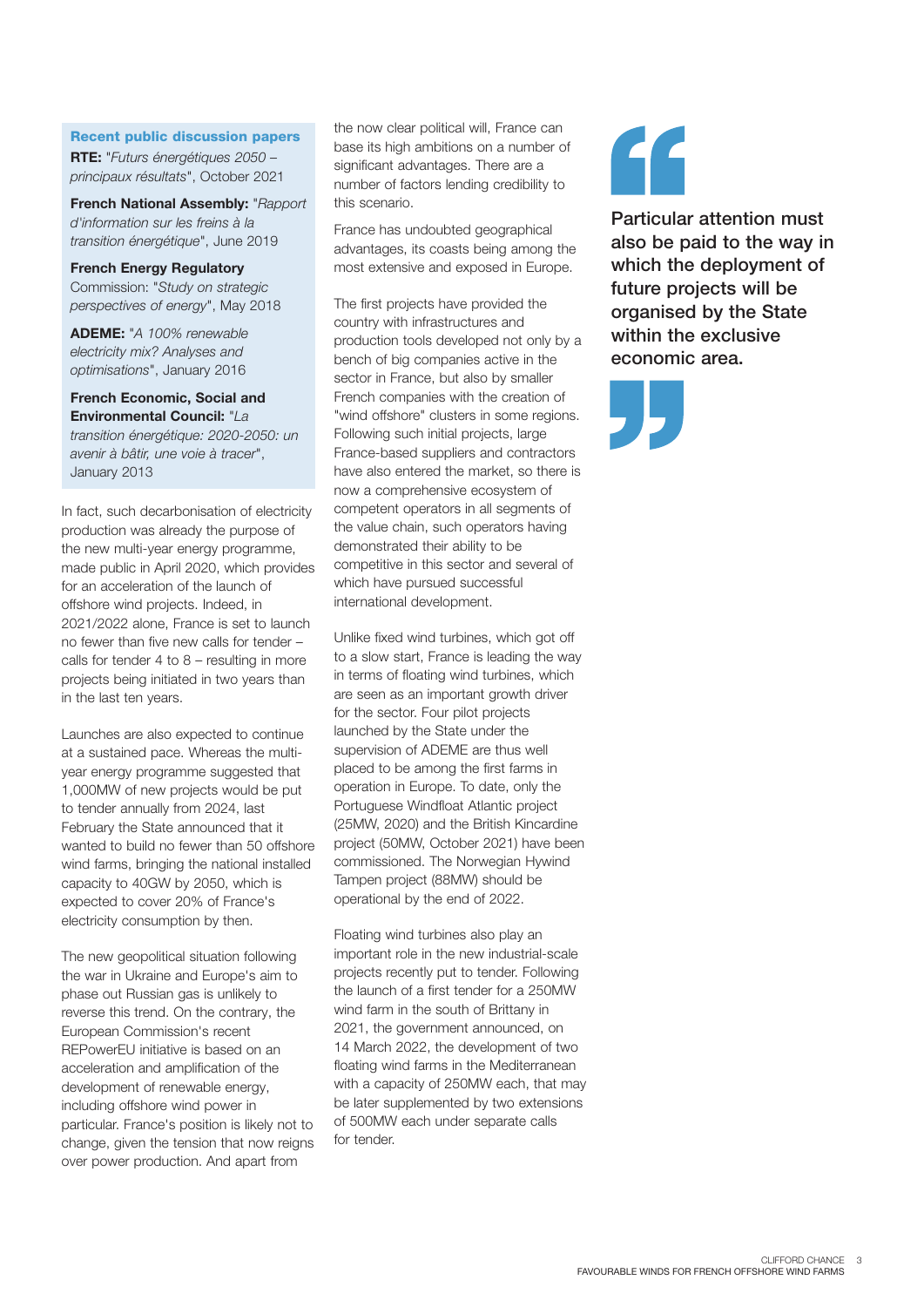Although not as technologically advanced and therefore still more costly today, floating offshore wind turbines offer attractive advantages compared with bottom-fixed offshore wind turbines. For example: wind farms can be located further from the shore in deeper water, where the wind is stronger, thus avoiding constraints linked to the characteristics of the sea floor; and construction and assembly operations can be carried out at port and are thus facilitated, even if this may require modifications of port infrastructures.

It is also hoped that the development of floating wind turbines will facilitate the acceptance of offshore wind turbines, thanks to a more limited impact on the marine environment, a lower visual impact, and decreased competition with other uses, coastal fishing especially, thereby reducing the number of objections and appeals liable to slow the pace of the projects.

In recent years, the State has carried out significant work to improve the applicable legal framework and facilitate the implementation of projects. Notable innovations include: • Improved conditions for public

- participation in projects. Since the adoption of the Essoc Law of 10 August 2018, any consultation procedures (public debates in particular) must be organised before the launch of the call for tender, which was not the case originally. Hopefully, this will also contribute to greater acceptance of offshore wind projects.
- The State has pursued reforms specific to disputes concerning offshore wind projects in order to reconcile the right of effective recourse with the need to deal with a particularly high volume of litigation in the sector causing delays in the project development, as demonstrated during development of the first projects. Thus, after initially appointing the Nantes Administrative Court of Appeal as having primary and final jurisdiction for disputes related to offshore wind projects, the State has now devolved jurisdiction in this area to the Council of State itself, i.e. the highest administrative Court.
- The State has implemented a so-called "envelope permit", which makes it possible to change the characteristics of projects, within certain limits, without the need to apply for new authorisations. Producers can thus delay their technological choice for as long as possible in order to benefit from the latest technical innovations and the best prices, which, in turn, allows them to seek premium that is as low as possible during the bidding phase.
- The State has improved the grid connection regime, charging the cost to RTE and no longer to the producer, and improved RTE's liability mechanism.
- The State has reserved the possibility of carrying out soil studies in the call for tender phase, with the objective to enable bidders to formulate more-informed proposals and accelerate the schedule for the deployment of projects.

Other factors will, of course, be important to achieve the ambitious objectives stated by France, especially in a context where the number of projects will multiply in other countries, with a corresponding risk of increased competition in attracting operators and capital.

With this in mind, it is particularly important that France integrates future projects into the scope of the now proven contractual structure it has devised and which was successfully "project" financed. This model is built around a balanced and proven allocation of risks from which the State should not deviate significantly, so as not to jeopardise the attractivity of a still recent French scheme.

Particular attention must also be paid to the way in which the deployment of future projects will be organised by the State within the exclusive economic area. The challenge will be, in particular, to ensure that the unilateral authorisation serving as a basis for the occupation of the area by the producer provides a sufficient level of comfort to the producer, hopefully comparable to that offered by the agreements for occupation of the maritime public domain concluded for the first projects, which were established in territorial waters.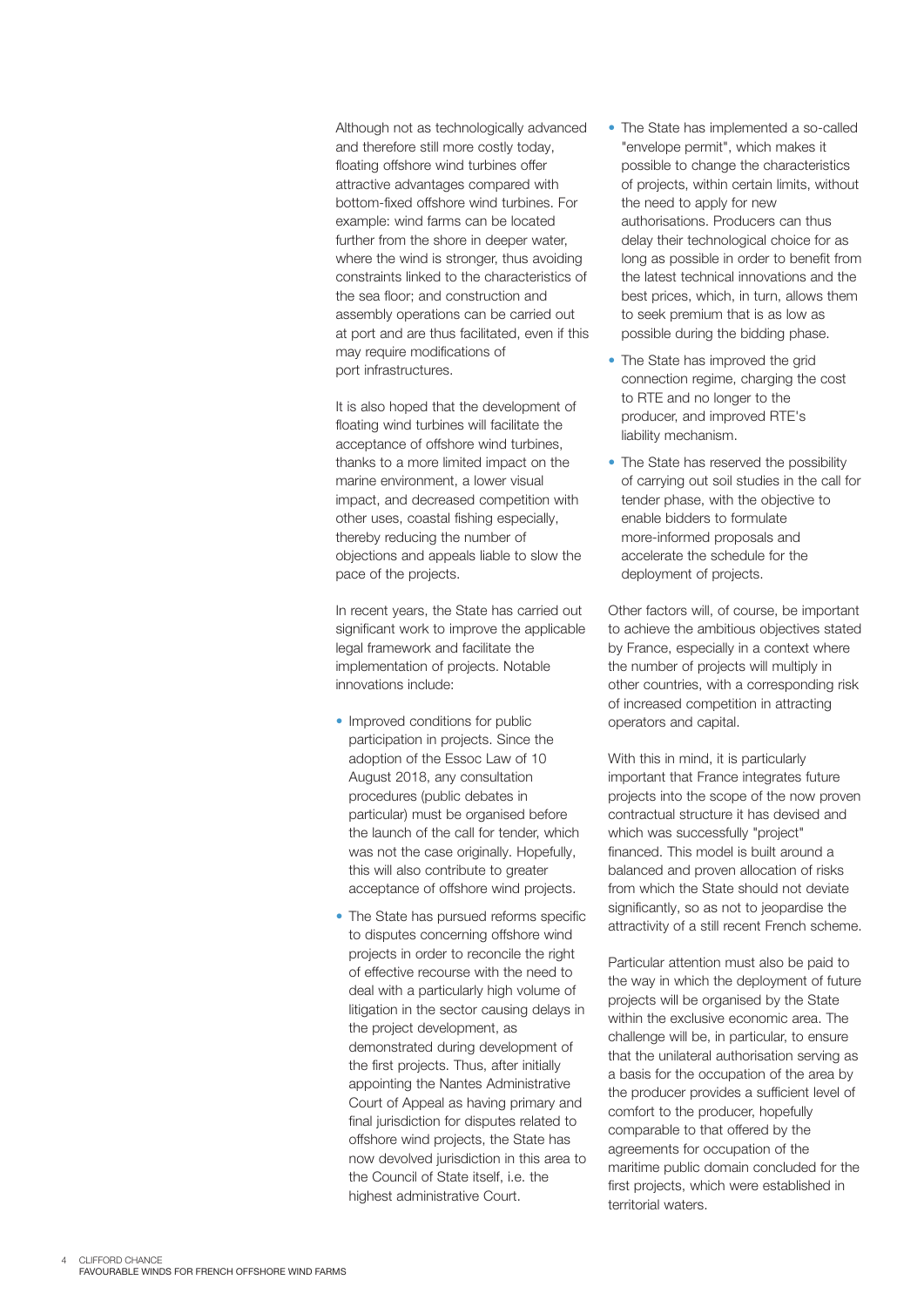Optimisation of the connection system will also be very important, as it is one of the major interfaces of the projects. From this point of view, while the risk of delays in the grid connection by RTE is now well covered, this coverage may, in practice, lead RTE to push for the producer to freeze its technological choices as early as possible, in order to "de-risk" the project for RTE by giving it more time to design and roll out the connection.

This approach makes sense from the carrier's perspective. But it could prove counterproductive at project level, depriving producers of the full benefit of the aforementioned "envelope permit" to the detriment of the bid competition, thus leading to an unavoidable need for additional remuneration for the producers, and increased costs for the State's budget. The State will therefore have to ensure that it finds an effective and sustainable solution to enable producers to fully integrate the benefit of technological developments, which are set to remain dynamic in this sector, perhaps by allowing itself to rebalance the connection regime to the benefit of producers, or even to consider certain exceptions to the monopoly held by RTE, going beyond the mandate under Article L. 342-2 of the Energy Code.

This may seem anecdotal, but it will also be important for the State to expand its dedicated staff. The increase in the number of projects launched, the need to monitor simultaneously the development of projects already awarded (including leading the authorisations application procedures) and the allocation of new projects, combined with an increase in

the State's responsibilities in the context of said calls for tender (prior organisation of the tender process, completion of soil studies, established recourse to a competitive dialogue phase prior to the submission of bids, etc.), will inevitably lead to a significant increase in workload for the competent authorities.

The State must therefore equip itself with the necessary means to manage effectively all the issues head on, both at the central level and at the decentralised levels in the regions. From this point of view, an international benchmark offers some interesting examples, and France appears to be currently understaffed compared to some of its European partners.

Given the scale of the obstacles already overcome, however, none of these challenges seems insoluble. On the contrary, following the re-election of President Macron who has pledged an increase in offshore wind to 40 GW over the next 30 years and unless an unfriendly majority is elected at the National Assembly in June, there are even good grounds to hope that most will resolve themselves naturally, thanks to the determination that France is now showing in the sector.

Ultimately, no one knows whether France is destined to become the "Saudi Arabia for offshore wind power", in the way that Prime Minister Boris Johnson plans for the United Kingdom, but it does have some significant advantages enabling it to rise through the ranks and compete with the best in the class.

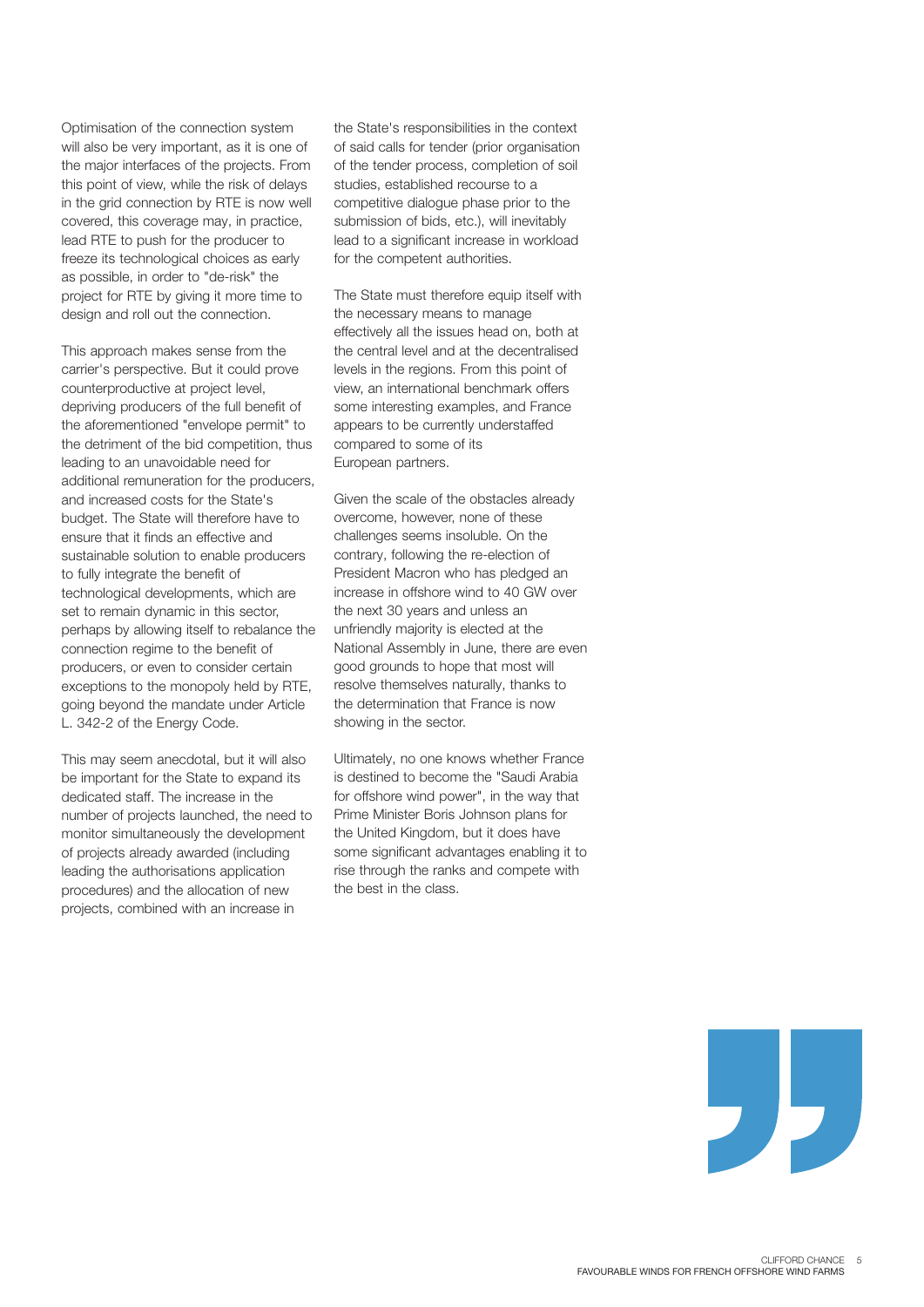# **CONTACTS**



Gauthier Martin Partner Paris T: +33 1 4405 5181

E: gauthier.martin@ cliffordchance.com



Daphné Celet Avocat Paris T: +33 1 4405 5924 E: daphne.celet@ cliffordchance.com



Nina Yoshida Avocat Paris T: +33 1 4405 5242 E: nina.yoshida@ cliffordchance.com



Delphine Siino Courtin Partner Paris T: +33 1 4405 5236

E: delphine.siinocourtin@ cliffordchance.com



Clémence Graffan Avocat Paris T: +33 1 4405 8389 E: clemence.graffan@ cliffordchance.com



Daniel Zerbib Partner Paris T: +33 1 4405 5352 E: daniel.zerbib@ cliffordchance.com



Elise Mayer Avocat Paris T: +33 1 4405 2460 E: elise.mayer@ cliffordchance.com